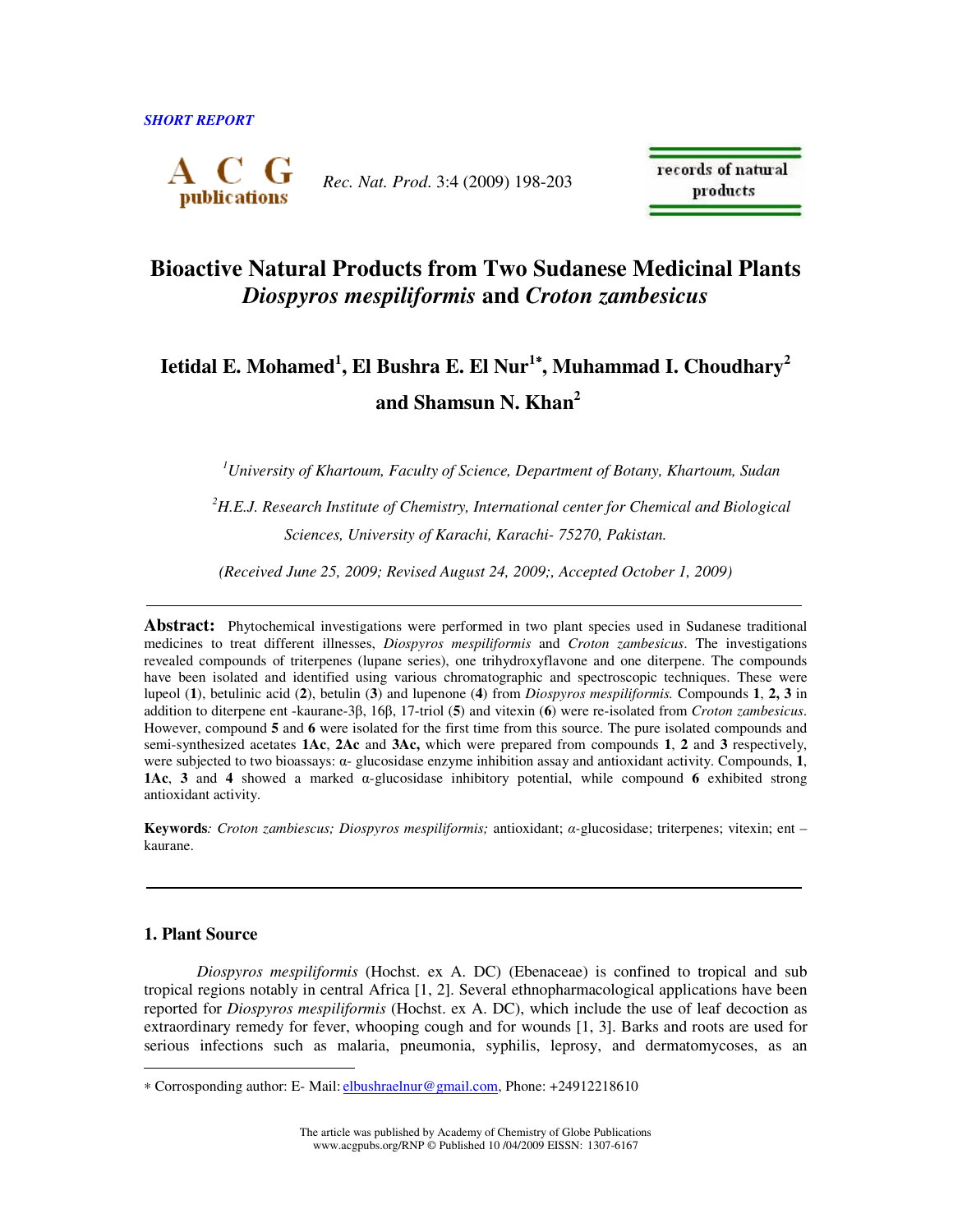anthelmintic and to facilitate delivery [4]. Different parts of the tree are used against diarrhea, skin infections, headache, toothache and similar pains and as a psycho-pharmacological drug [2].

*Croton zambesicus* Muell. Arg. **(**Syn. Name: *C. amabilis* Muell. Arg.), (Euphorbiaceace). It is a Guineo-Congolese species widely spread in tropical Africa. Ethnobotanically, the roots are used in Sudan for menstrual pain [5] and as aperients [6]. The root is also used in some regions of Nigeria as antimalarial and antidiabetic [7]. The leaf decoction is used in Benin as a wash for fevers, dysentery, convulsions, antihypertensive and as antimicrobial for urinary infections [8] and in parts of Nigeria as antidiabetic and malarial remedy [9, 10]. The seed decoction is commonly used to treat cough, malaria and to relieve menstrual pain [11].

#### **2. Previous Studies**

Previous research on the phytochemistry of the stem barks or wood of *Diospyros mespiliformis* has revealed the presence of triterpenes: *a-*amyrin-baurenol, trihydroxy-triterpenoid acid, α-amyrin, β -sitosterol, lupeol, betulin and Betulinic acid [12, 13, 14, 15] and naphthoquinones e. g. diospyrin, Isodiospyrin, Diosquinone and Plumbagin [13, 14]. The cytotoxicity and antibacterial activity have been reported for the isolated compounds and crude extracts of the plant [14], but no reports on the present biological investigations.

*Croton zambesicus is* known for its diterpenoid content and different types of diterpenes; clerodane, labdane, kaurane, trachylobane, isopimarane etc. have been reported [6, 16, 17, 18, 19] in addition to sitosterol, lupeol and sitosterol glycoside [6]. The most isolated compounds from *C. zambesicus* have been screened for antimicrobial, cytoxicity and anti-plasmodial activity; include diterpenoids, quinines, triterpenoids and flavonoids [7, 9, 19]. The leaf extract of *C. zambesicus* demonstrates an antioxidant activity in the testes as was reported [20].

#### **3. Present Study**

1. *Diospyros mespiliformis:* the dried grounded stem barks of about one kg. were extracted successively using; petroleum ether (P.E.) b. p. (40-60), (3x3L); dichloromethane (CH<sub>2</sub>Cl<sub>2</sub>) (3x3 L); ethyl acetate (EtOAc) (3x3L) and methanol (MeOH) (3x3 L). All extracts were concentrated using Rota vap.,  $11g$  of yellow residue for the P.E extract was obtained while those of the CH<sub>2</sub>Cl<sub>2</sub>, EtOAc and MeOH gave 9.6, 7.5 and 13 g gummy brown residue respectively. All extracts were then initially analyzed by TLC.

 EtOAc crude extract was subjected to flash column chromatography (CC) on silica gel (70-230 mesh) using stepwise gradient elution of n-hexane to  $CH_2Cl_2$ ,  $CH_2Cl_2$  to EtOAc and EtOAc to MeOH. 12 fractions (100 ml portion) were collected, concentrated and combined according to their similarity in behaviour on TLC. Fractions three, four and seven were rechromatographed to remove impurities over small column of flash silica to obtain major pure compounds **1** (70 mg) **2** (75mg), **3** (70mg) and **4** (50 mg).

2- *Croton zambesicus:* dried fruits about 500 g. were grounded to fine particles and were extracted with MeOH after percolation at room temperature for 5-7 days. The MeOH extract was evaporated under reduced pressure, furnishing a yellowish-green thick residue weighing about 20g. The residue was re-dissolved in distilled water (2L) followed by defatting with P.E. (2x2L), to afford about 4 g extract. The defatted aqueous extract was further fractionated with  $CH_2Cl_2 (2x2L)$ , EtOAc  $(2x2L)$  and then with n-BuOH (2x2L). On the evaporation of the three fractions, 4.3, 2.2 and 5 g of extracts were obtained, respectively.

 EtOAc extract was subjected to sephadex CC which, led to separation of four fractions; water fraction (fraction one) was subjected to another sephadex column, 20 sub-fractions were obtained. Of them sub-fraction 13 was subjected to flash silica column chromatography to afford **1** (7 mg), while sub-fraction 14 gave a mixture of two compounds. This mixture was subjected to CC over silica gel to give compounds **2** (25 mg) and **3** (20); flash CC over silica gel of fraction two was carried out using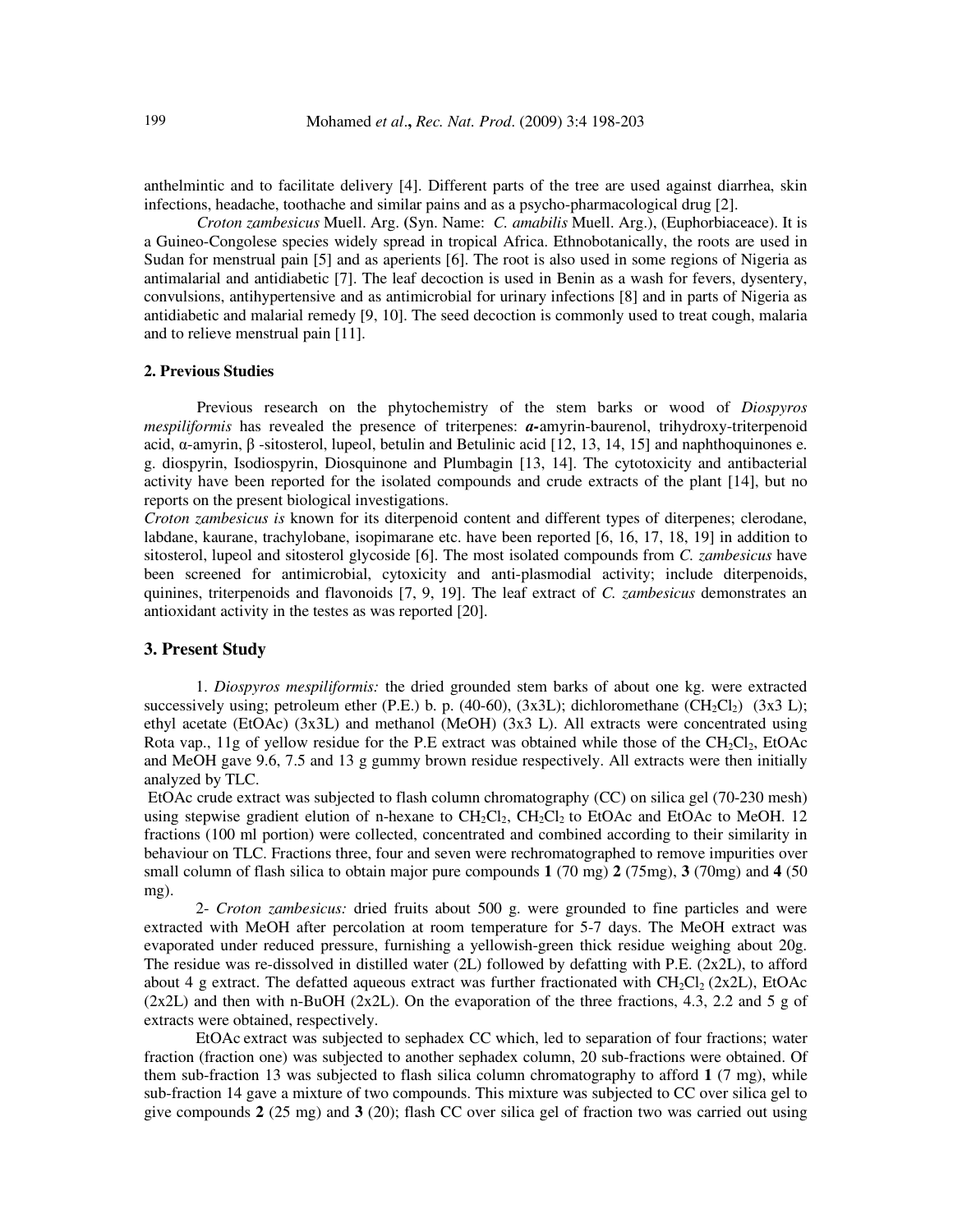EtOAc: MeOH gradient; 45 yellowish sub-fractions (100 ml portion) were obtained. Repeated flash column of sub-fraction two resulted in a pure compound **5** (5 mg**)**.

 A yellow precipitate was obtained from the n-BuOH fraction which was filtered, washed with MeOH several times and was found to be a pure compound **6**.

Compounds **1**, **2** and **3** (5 mg from each) were dissolved in  $C_5H_5N$  (1 ml) and then 2 ml of Ac2O were added, and the reaction mixture was left overnight at room temperature; before it was poured into iced H2O and extracted with EtOAc. The EtOAc extract was concentrated in vacuum followed by its purification using Si gel CC to obtain **1Ac**, **2Ac** and **3Ac** respectively.

The isolated compounds were identified by physical and spectroscopic methods and comparing the values with reported literature.

 α**-Glucosidase Enzyme Inhibition Assay:** The α-glucosidase (E. C. 3. 2. 1. 20) enzyme inhibition assay was performed according to the slightly modified method of Oki *et al*. [21].

**Antioxidant Activity:** Percentages of 1, 1 diphenyl-2-picryl-hydrazil DPPH free radicals scavenging activity by samples were determined comparable to propyl gallate and 3-t-butyl-4-hydroxy anisole as controls, using the method of Lee *et al.* [22].

The <sup>1</sup>H –NMR spectra were recorded on Bruker AM 300,400 and AMX 500 MHZ NMR spectrometers.<sup>13</sup>C-NMR, COSY 45<sup>°</sup>, HMQC and HMBC spectra were recorded on a Bruker AM 400 and AMX 500 MHZ NMR spectrometers. Ultraviolet (UV) spectra were recorded in methanol on a Hitachi U-3200 spectrophotometer. Infrared (IR) spectra were taken as KBr pellets and/or as a solution in chloroform on a Jasco A-302 Infrared spectrophotometer. Electron impact mass spectra (EI-MS) were recorded on a Finnigan MAT 311 mass spectrometer with a MASPECO Data System. High –resolution electron impact mass (HREI-MS) measurements were carried out on a Jeol JMS HX 110 mass spectrometer.

Comparison of obtained spectroscopic data,  ${}^{1}$ H-NMR, MS, IR together with the previously reported ones [23-26], led to the identification of compounds **1**, **2**, **3** and **4** as well known lupane type triterpenes; lupeol (20(29) lupene-3-ol, 3β-form), betulinic acid *3*β*- Hydroxylup-20(29)-en-28-oic acid,* betulin *lup- 20(29)-ene-3*β*, 28-diol* and lupenone *lup -20(29) -ene-3*β *–one*, respectively. compound **5** was deduced to be ent-kaurane -3β, 16β, 17-triol, previously isolated from *Croton lacciferus* [27]. Compound **6** was identified as apigenin-8-C-β-D-glucopyranoside, vitexin, on the basis of FT-IR,  $\mathrm{H NMR}$ , and UV spectral data and the previously reported data [28, 29]. It is noteworthy, that this first time to report ent-kaurane -3β, 16β, 17-triol and vitexin from *C. zambesicus.*

Compound **1, 3, 4** and **1Ac**, out of all tested compounds, showed potent  $\alpha$ -glucosidase inhibitory activity (Table 1) comparable to standard compound deoxynojirimycin (positive control). Inhibition of these compounds was measured at different concentrations (0.5, 0.25, 0.125 and 0.06). A lupane- type triterpenes have been reported to possess  $\alpha$ -glucosidase inhibitory activity (IC<sub>50</sub> = 42.5) µM) [30] which correlates well with our results. Vitexin (**6)** possessed the strongest activity with DPPH radical scavenging activity 80.5% at 1 mM. The remaining compounds were revealed mild activity or inactive. Free radical scavenging activity of vitexin has been reported about 60% at a concentration of 100  $\mu$ g/mL. [31], which seems to be in accordance with our results.

| <b>Tuble 11</b> w gracositatic charging immortally activity of notation compounds. |              |                        |  |
|------------------------------------------------------------------------------------|--------------|------------------------|--|
| Conc. mM                                                                           | % Inhibition | $(IC_{50} \pm SEM)$ mM |  |
| 0.006                                                                              | 64.4         | $0.002 \pm 0.004$      |  |
| 0.5                                                                                | >20          | Nd                     |  |
| 0.003                                                                              | 75           | $0.46 \pm 0.002$       |  |
| 0.125                                                                              | 100          | $0.0624 \pm 0.002$     |  |
| Nd                                                                                 | Nd           | Nd                     |  |
| 0.5                                                                                | >10          | Nd                     |  |
| 1.00                                                                               | 74.8         | $0.668 \pm 0.025$      |  |
| 0.5                                                                                | >20          | Nd                     |  |
| 0.5                                                                                | >20          | Nd                     |  |
| 0.425                                                                              |              | $0.425 \pm 0.00814$    |  |
|                                                                                    |              |                        |  |

 **Table 1.** α-glucosidase enzyme inhibitory activity of isolated compounds.

 $SEM = standard error of the mean. Nd = not determined.$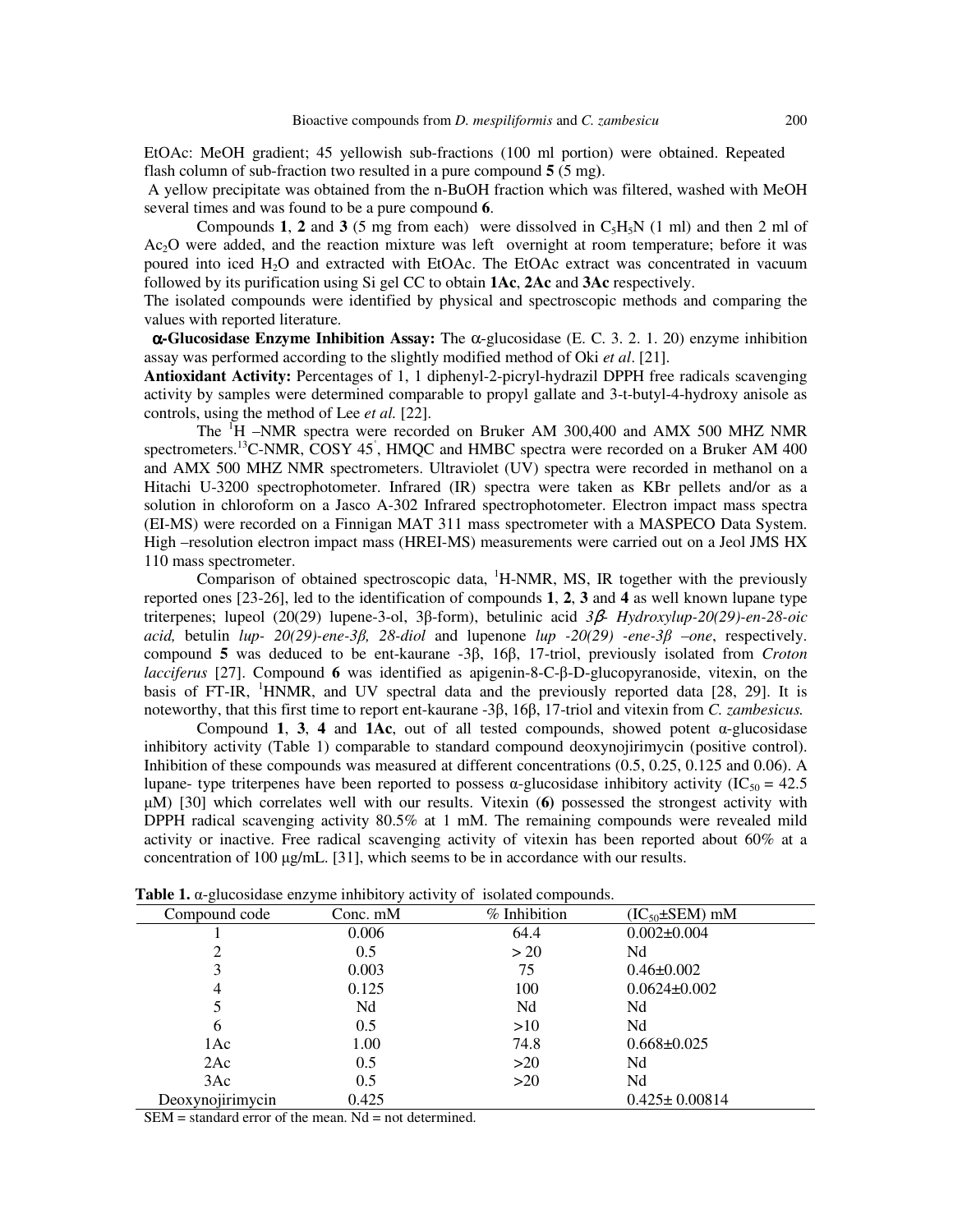

**Figure 1.** Isolated compounds from *Diospyros mespiliformis* and *Croton zambesicus*.

## **Acknowledgments**

One of the authors (I. E. M) is grateful to TWOWS (Third World Organization of Women in Sciences) for providing financial support to do phytochemical investigations at the H. E. J. Research Institute of Chemistry, International centre for Chemical and Biological Sciences, University of Karachi.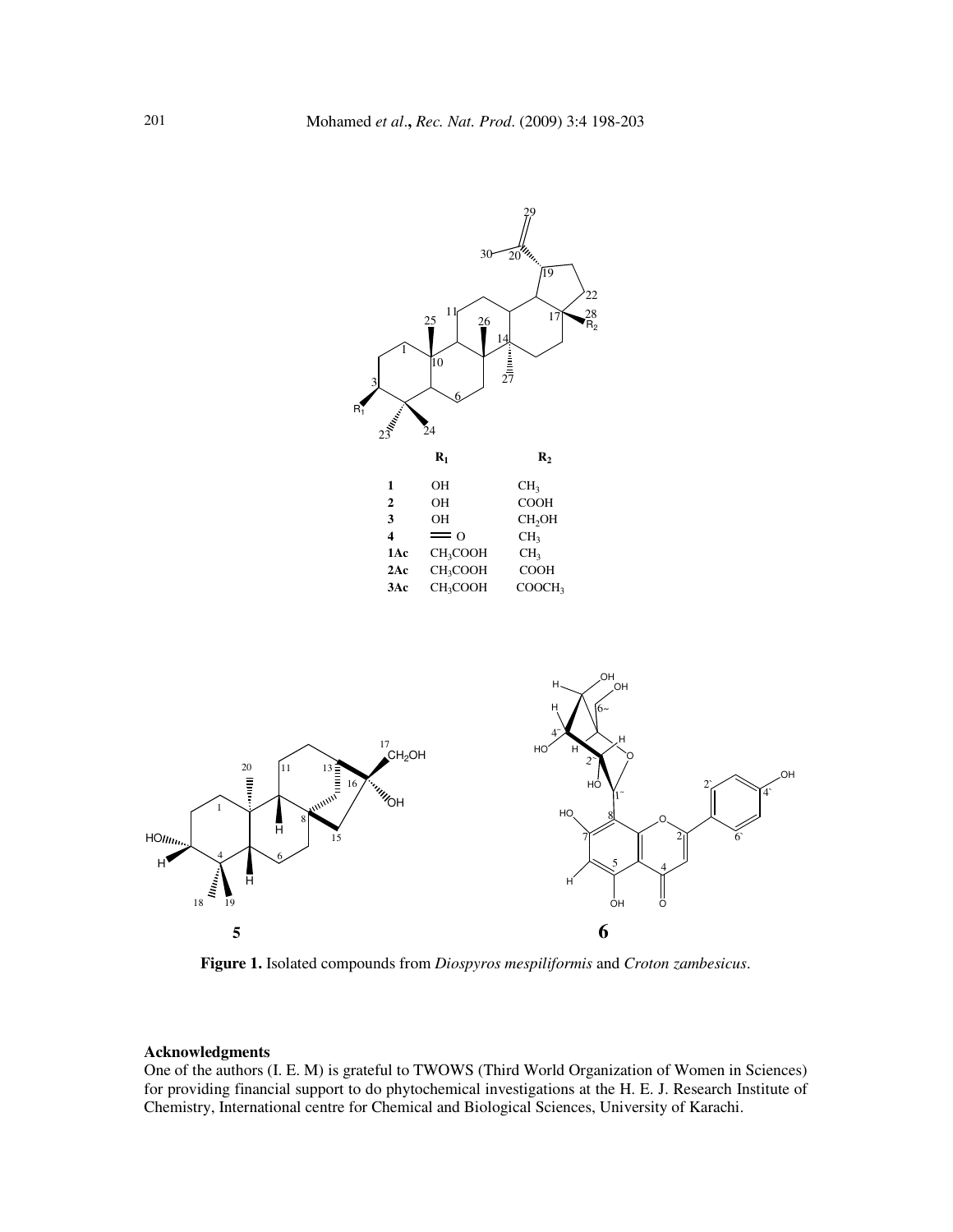#### **References**

- [1] J. M. Dalziel (1935). The Useful Plants of West Tropical Africa. Crown Agents, London.
- [2] J. M. Watt and B. M. G. Brandwijk (1962). The medicinal and poisonous plants of Southern and Eastern Africa,  $2<sup>nd</sup>$  edition pp 369. Livingstone, Edinburgh.
- [3] B. Adzu, S. Amos, S. Dzarma, I. Muazzam and K. S. Gamaniel (2002). Pharmacological Evidence favouring the folkloric use of *Diospyros mespiliformis* in the relief of pain and fever. *J. Ethnopharmacology*. **82**, 191-195.
- [4] F. R. Irvine (1961). Woody plants of Ghana. Oxford University Press, London.
- [5] A. El- Hamidi (1970). Drug plants of the Sudan Republic in native medicine. *Plant. Med.* **18**, 278-280.
- **[**6] B. T. Ngadjui, , G.G. Folefoc, F. Keumedjio, E. Dongo, B. L., Sondengam, and J. D. Connolly (1999). Crotonadiol, a labdane diterpenoid from the stem bark of *Croton zambesicus*. *Phytochemisty* **51**, 171-174.
- [7] J. E. Okokon, and P. A. Nwafor (2009). Antiplasmodial activity of root extract and fractions of *Croton zambesicus*. *J. Ethnopharmacology* **121**, 74-78.
- [8] E. J. Adjanohoun, V. Adjakide and S. de Souza (1989). Contribution to ethnobotanical and floristic studies in Republic of Benin, vol. 1. Agency for cultural and technical Cooperation, pp. 245.
- [9] J. E. Okokon, K. C. Ofodum, K. K.Ajibesin, B. Danladi and K. S. (2005). Pharmacological screening and antiplasmodial activity of *Croton zambesicus* against *Plasmodium berghei berghei* infection in mice. *Indian J. Pharmacol.* **37**, 243-246.
- [10] J. E. Okokon, A. L. Bassey and J. Obot *(*2006). Antidiabetic activity of ethanolic leaf extract of *Croton zambesicus* on alloxan diabetic rats. *Afri. J. Tradit., Complement. and Alternat. Med.*  **31**, 21-26.
- [11] H. H. El Kamali and S. A. Khalid (1996)*.* The most common herbal remedies in Central Sudan. *Fitoterapia* **LXVI**I, 301-306.
- [12] S. M. Zhong, P. G.Waterman and J. A. O. Jeffreys (1984). Naphthoquinones and triterpenes from African *Diospyros* species. *Phytochemistry* **23**, 1067-1072.
- [13] A. L. Fallas and R. H. Thompson (1968)**.** Ebenaceae extractives- 111binaphthoquinones from *Diospyros* species. *J. Chem. Soc*. (C). **18**, 2279-2282**.**
- [14] B. A. Lajubutu, R. J. Pinney, M. F. Robert, H. A. Odelola and B. A. Oso (1995). Antibacterial activity of diosquinone and plumbagin from the root of *D. mespiliformis* (Hostch) (Ebenaceae). *Phytother. Res.*  **9**, 346–300.
- [15] M. R. Khan, M. H. H. Nkunya and H. Wevers (1980). Triterpenoids From leaves of *Diospyros* species. *Plant. Med*. **38**, 380-381.
- [16] C. Baccelli, S. Block, B. Van Holle, A. Schanck, D. Chapon, B. Tinant, Van L. Meervelt, N. Morel and J. Q. Leclercq (2005). Diterpenes isolated from *Croton zambesicus* inhibit KCl induced contraction. *Plant. Med.* **71** (11), 1036-1039.
- [17] S. Block, C. Stẽvigny, M. C. D. Gillet, E. Hoffmann, G. Liabrẽs, V. Adjakidjẻ and Q.J. Leclercq, Q. J. (2002). Ent- trachyloban- 3β-ol, a new cytotoxic diterpenes from *Croton zambesicus*. *Plant. Med*. **68**, 647-649.
- [18] S. Blocka, C. Baccellia, B. Tinantb, L. V. Meerveltc, R. Rozenbergd, J-L. H. Jiwand, G. Llabre` se, M-C. D. Pauw-Gilletf, J. Q-Leclercq. (2004). Diterpenes from the leaves of *Croton zambesicus*. *Phytochemistry* **65**, 1165-1171.
- [19] B. T. Ngadjui, B. M. Abegaz, F. Keumedjio, G. N. Folefoc and G. W. F. Kapche (2002). Diterpenoids from the stem bark of *Croton zambesicus*. *Phytochemistry* **60**, 345–349.
- [20] Ofusori, D. A., O. P. Oluwayinka, A. E. Adelakun, S. T. Keji, K. A. Oluyemi, O. A. Adesanya, K. O. Ajeigbe and A. O. Ayoka (2007). Evaluation of the effect of ethanolic extract of *Croton zambesicus* on the testes of Swiss albino mice. *Afri. J. Biotech.* **6** (21), 2434-2438.
- [21] T. Oki, T., Matsui and Y. J. Osajima (1999). Inhibitory effect of α-glucosidase, inhibitors varies according to its origin*. J. Agric. Food Chem.* **47**, 550-553.
- [22] S. K. Lee, Z. H. Mbwanbo, H. S. Chung, L Luyengi, E. J. C. Gamez, R. G. Mehta, A. D. Kinghorn and J. M. Pezzuto (1998). Evaluation of antioxidant potential of natural products. *Combinat. Chem. High Through. Screen.* **1**, 35-46.
- [23] E. Wenkert, G. V. Baddely, I. R. Burfilt and L. N. Moreno (1978). Carbon-13 nuclear